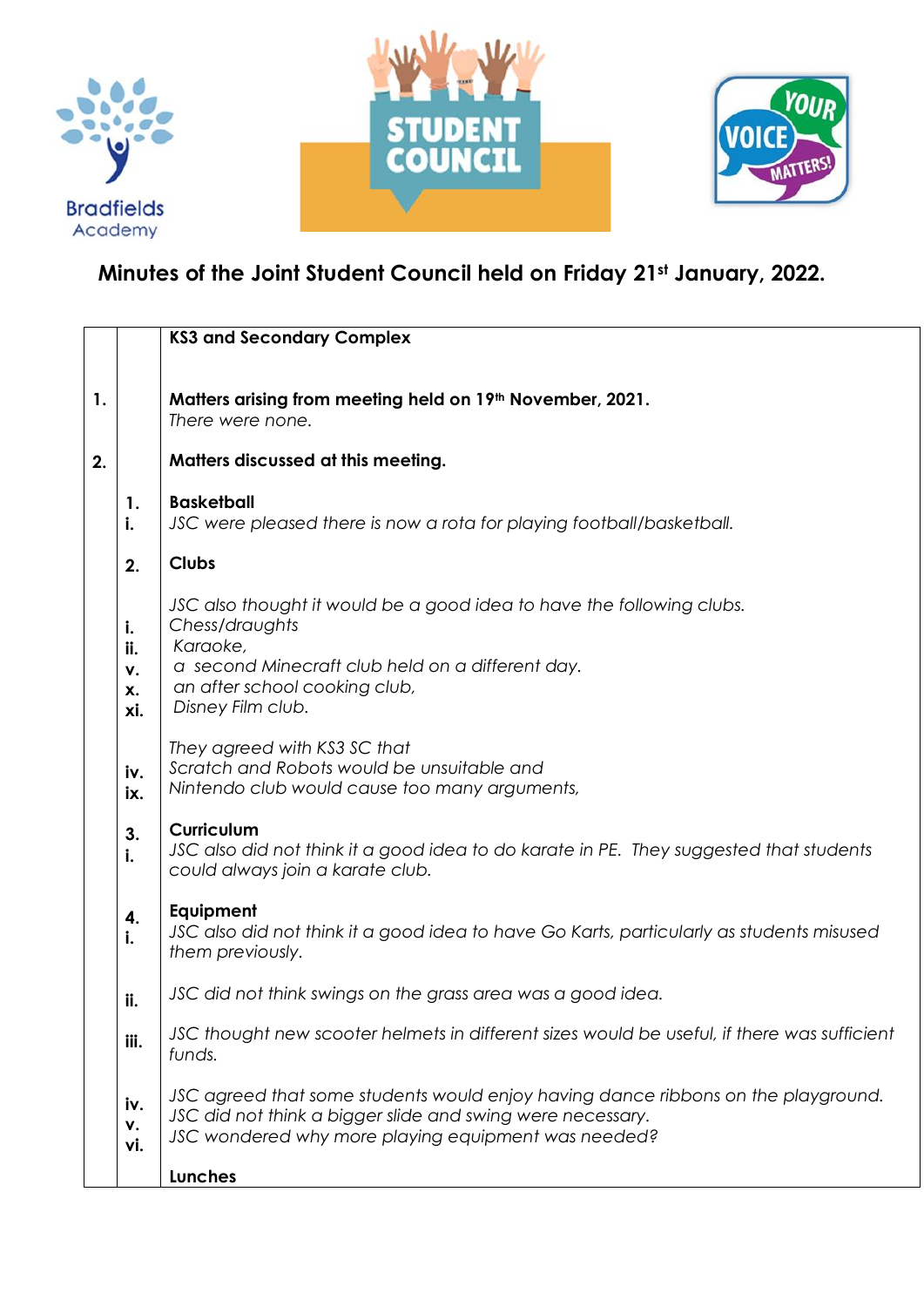







|    | Academy                       |                                                                                                                                                                                                                          |
|----|-------------------------------|--------------------------------------------------------------------------------------------------------------------------------------------------------------------------------------------------------------------------|
|    | $\overline{\mathbf{5}}$<br>i. | JSC said it is helpful if suggestion are given as to what food choices the students wanted.<br>They agreed that larger lunch portions would be nice.                                                                     |
|    | 6.<br>i.                      | <b>Play Buddy</b><br>JSC thought it was a lovely idea for Play Buddies to befriend students on their own. They<br>agreed that the Play Buddies should receive additional achievements.<br>Playground                     |
|    | 7.<br>i.                      | JSC agreed that it was not a good idea for a cage around the football pitch.                                                                                                                                             |
|    | 8.<br>i.                      | <b>Premises</b><br>JSC did not think heating is necessary in the changing rooms, as students are not in them<br>for long. They also thought that air fresheners could affect asthma sufferers.                           |
|    | ii.                           | JSC also thought a quiet reading area a really good suggestion, and hopefully a suitable<br>area could be found.                                                                                                         |
|    |                               | <b>KS4 and Secondary Complex</b>                                                                                                                                                                                         |
| 1. |                               | Matters arising from meeting held on 19 <sup>th</sup> November, 2021.<br>There were none.                                                                                                                                |
|    |                               | Matters discussed at this meeting.                                                                                                                                                                                       |
| 2. | 1.<br>i.                      | <b>Clubs</b><br><b>Homework Club</b> - JSC agreed this was a good idea especially for students who<br>have<br>problems doing their homework at home.                                                                     |
|    |                               | <b>Minecraft Club</b> - JSC said it would be useful to have more time.                                                                                                                                                   |
|    | ii.<br>iii.                   | Litter Picking Club - JSC agreed with this suggestion. The litter in the woods is dropped by<br>members of the public and it is a very thoughtful idea. They said it would be considered<br>as good citizenship.         |
|    | 2.<br>i.                      | Curriculum<br>JSC said Life Skills is an important lesson that all students should experience. If it became<br>an Option, some students who would really benefit from Life Skills probably would not<br>choose to do it. |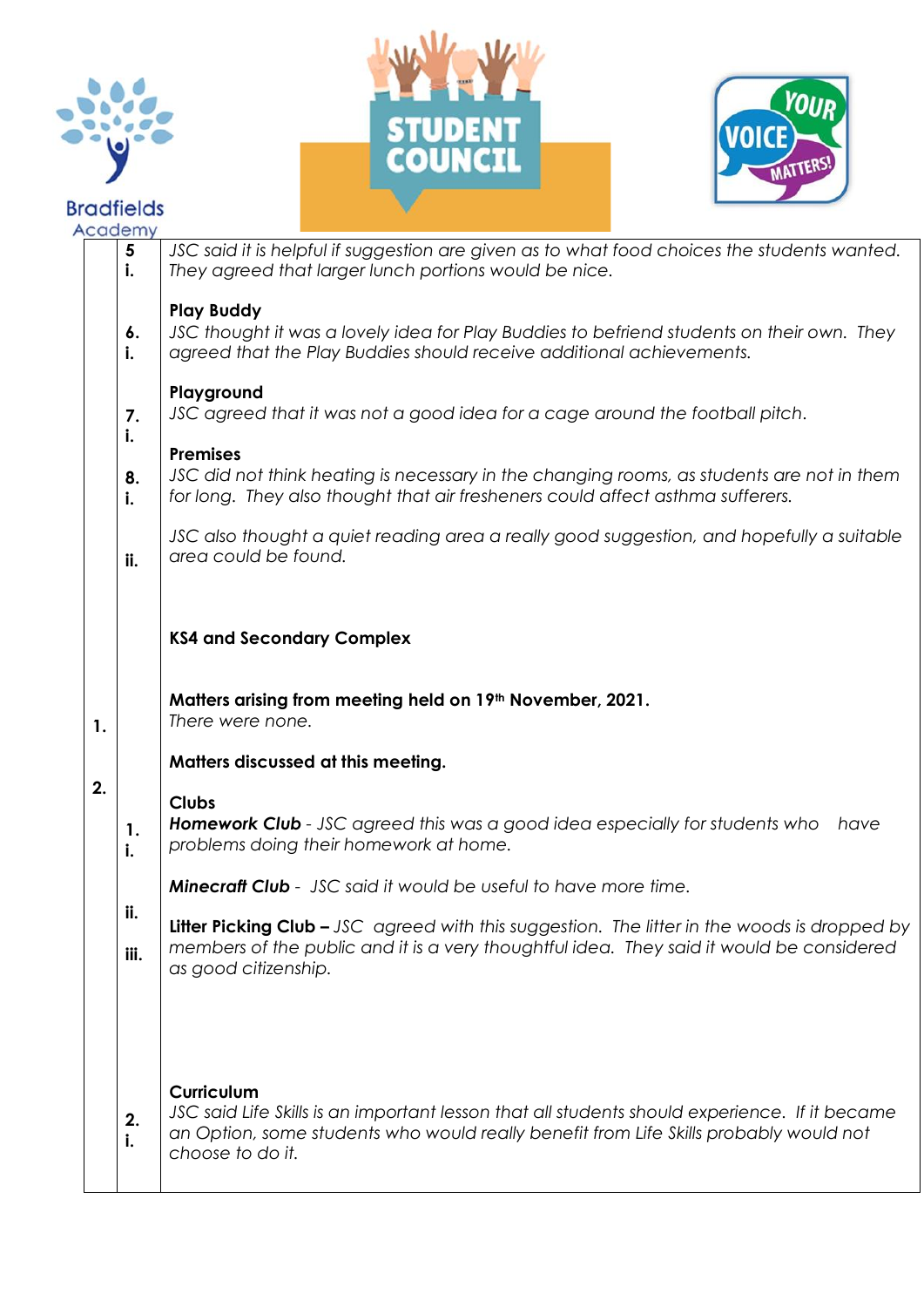

## **Bradfields**  $\overline{A}$





|    | caaemy      |                                                                                                                                                                                                                                                                                                                                                                                                                                                                                                                                                                                                                                                                                                                                                                           |
|----|-------------|---------------------------------------------------------------------------------------------------------------------------------------------------------------------------------------------------------------------------------------------------------------------------------------------------------------------------------------------------------------------------------------------------------------------------------------------------------------------------------------------------------------------------------------------------------------------------------------------------------------------------------------------------------------------------------------------------------------------------------------------------------------------------|
|    | 3.<br>i.    | Lunches<br>JSC said it is always useful for students to give some suggestions as to what they would like<br>on the lunch menus. They agreed with KS4 SC that more pasta dishes would be nice.                                                                                                                                                                                                                                                                                                                                                                                                                                                                                                                                                                             |
|    | ii.         | JSC agreed that the portions are small, and thought this is probably due to the budget.<br>They said they were unaware that different students in the queue appear to get larger<br>portions. They said all students should receive the same amount of food.                                                                                                                                                                                                                                                                                                                                                                                                                                                                                                              |
|    |             | JSC suggested that maybe the ingredients could be listed beside the menus.                                                                                                                                                                                                                                                                                                                                                                                                                                                                                                                                                                                                                                                                                                |
|    | iii.<br>iv. | JSC agreed that students on the last tables get insufficient time to eat their lunch and fit<br>would be appreciated if the lunch set up could be looked at please.                                                                                                                                                                                                                                                                                                                                                                                                                                                                                                                                                                                                       |
|    | 4.<br>i.    | <b>Premises</b><br>JSC thought it would not be possible, for privacy reasons, to have a camera in the<br>corridor outside of the toilets. They understood why this had been suggested, as the<br>vandalism in the toilets is an annoyance for everyone who uses them and the cleaners<br>and site staff who have to clean and repair the mess and damage. JSC agreed with KS4<br>SC that all tutor groups should discuss the problem and the effect the vandalism has on<br>all the students, e.g. rationing of soap and toilet rolls and also the fact that the money<br>spent on repairs could be used to purchase the equipment that the students request at<br>the SC meetings. They could come up with suggestions and strategies to help deal with<br>this problem. |
|    |             | 6 <sup>th</sup> Form                                                                                                                                                                                                                                                                                                                                                                                                                                                                                                                                                                                                                                                                                                                                                      |
|    |             | Matters arising from meeting dated 16 <sup>th</sup> November, 2021                                                                                                                                                                                                                                                                                                                                                                                                                                                                                                                                                                                                                                                                                                        |
| 1. | 3.<br>i.    | Lunches<br>Thank you for your response to the question last time. Could the question be put to the<br>ESCs regarding staff available if 6 <sup>th</sup> Form students were to leave the lunch hall early?<br>Maybe, in the Summer term the 6 <sup>th</sup> Form could sit in the Quad and be supervised by the<br>Hall duty staff through the windows? Weather permitting, of course.                                                                                                                                                                                                                                                                                                                                                                                     |
| 2. |             | Matters discussed at this meeting.                                                                                                                                                                                                                                                                                                                                                                                                                                                                                                                                                                                                                                                                                                                                        |
|    | 1.<br>i.    | <b>Christmas Decorations.</b><br>JSC agreed with the 6th Form SC that budget restrictions had probably affected the<br>amount available for prizes.                                                                                                                                                                                                                                                                                                                                                                                                                                                                                                                                                                                                                       |
|    |             | <b>Clubs</b><br>JSC agreed that some students would enjoy a puzzle club.                                                                                                                                                                                                                                                                                                                                                                                                                                                                                                                                                                                                                                                                                                  |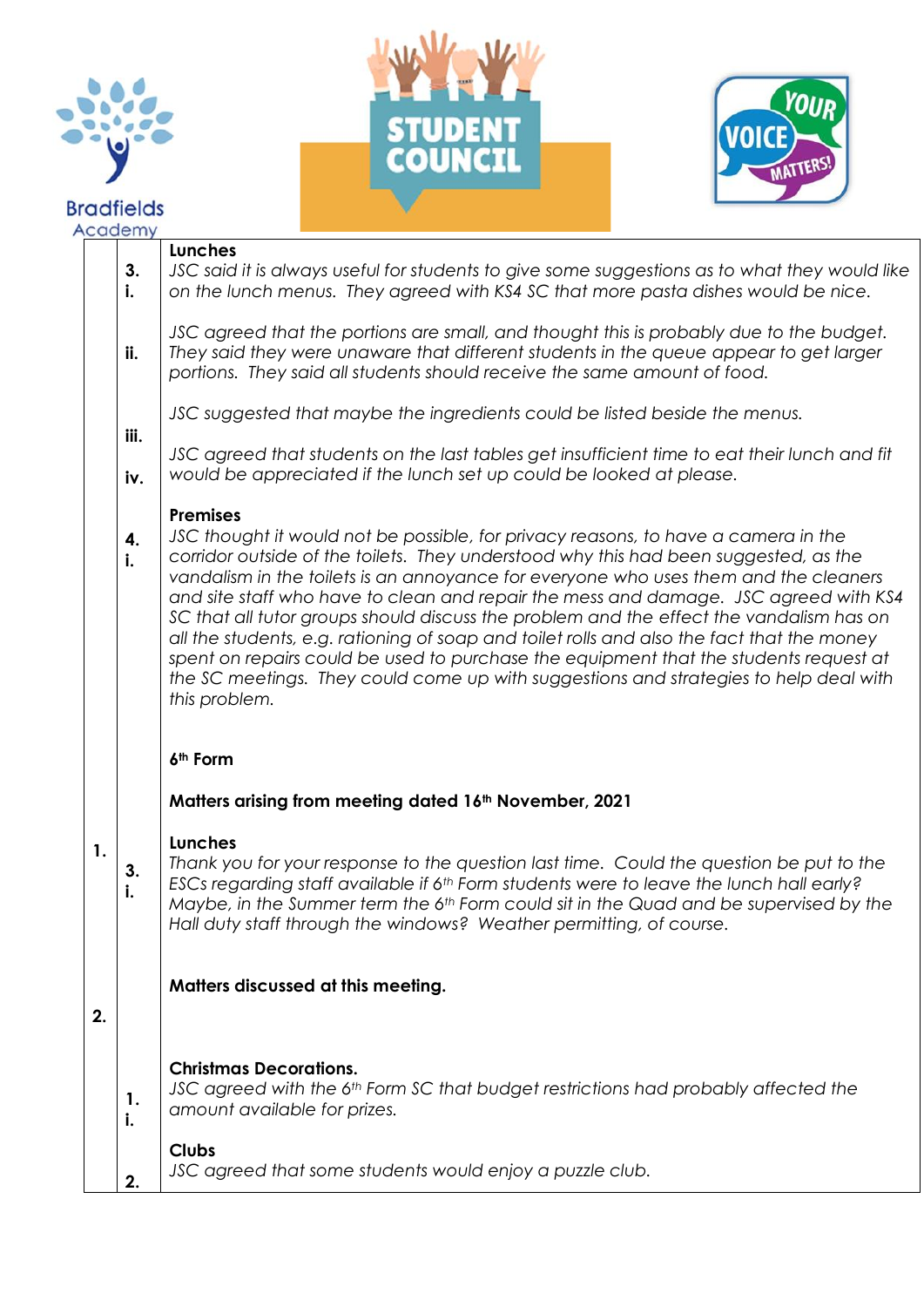

## **Bradfields** Academy





| i.<br>3.<br>i. | Equipment<br>JSC agreed with 6th Form SC that a rota could be drawn up so everyone gets a turn on<br>the bikes on the Maple playground, at break times.                                                                                                                                                                                                   |
|----------------|-----------------------------------------------------------------------------------------------------------------------------------------------------------------------------------------------------------------------------------------------------------------------------------------------------------------------------------------------------------|
| ii.            | JSC also thought that a rota should be drawn up to ensure that all students take a turn in<br>riding the scooters.                                                                                                                                                                                                                                        |
| 4.<br>j.       | <b>Events</b><br>JSC agreed it was a very good suggestion that the 6th Form could have a chance to do<br>something on the days they are in the academy, when they have missed events taking<br>place on the days they are out on work experience.                                                                                                         |
| 5.<br>i.       | <b>Fundraising</b><br>JSC agreed it was an excellent suggestion that students be allowed to raise money for<br>themselves for equipment or for trips as well as fundraise for charities.                                                                                                                                                                  |
| 6.             | Lanyards<br>JSC agreed with the 6 <sup>th</sup> Form SC request for stronger plastic holders for the lanyards.                                                                                                                                                                                                                                            |
| i.<br>7.<br>i. | Laptops<br>JSC said it was the responsibility of all students who use the laptops to ensure they are<br>switched off after each use and also make sure the laptops are put on charge each<br>evening and weekends.                                                                                                                                        |
| 9.<br>i.       | <b>Memorial Bench</b><br>JSC agreed that it would be a lovely gesture to have a memorial bench/plaque in<br>memory. They thought the Quad was an ideal place, as all students and staff use the<br>Quad whereas not everyone goes into the US playground.                                                                                                 |
| 10.<br>i.      | <b>One Way System</b><br>JSC agreed that the One Way system be put back, as some students are still nervous<br>about Covid.                                                                                                                                                                                                                               |
| 11.<br>i.      | <b>Premises</b><br>JSC agreed that the bushes/nettles by the caged area need to be cut back as it is<br>almost impossible to retrieve a football without getting cut or stung.                                                                                                                                                                            |
| ii.            | JSC agreed it could be useful and helpful to students who cannot tell the time to have<br>posters around the academy displaying the times the bell goes.                                                                                                                                                                                                  |
| iii.           | JSC agreed the rationing of toilet rolls and soap in the toilets is annoying but this is caused<br>by the vandalism of a minority of students. They suggested that all tutor groups should<br>discuss this problem in tutor time and the effect it has on all students, the cleaners and site<br>staff who have to clean up and repair the damage caused. |